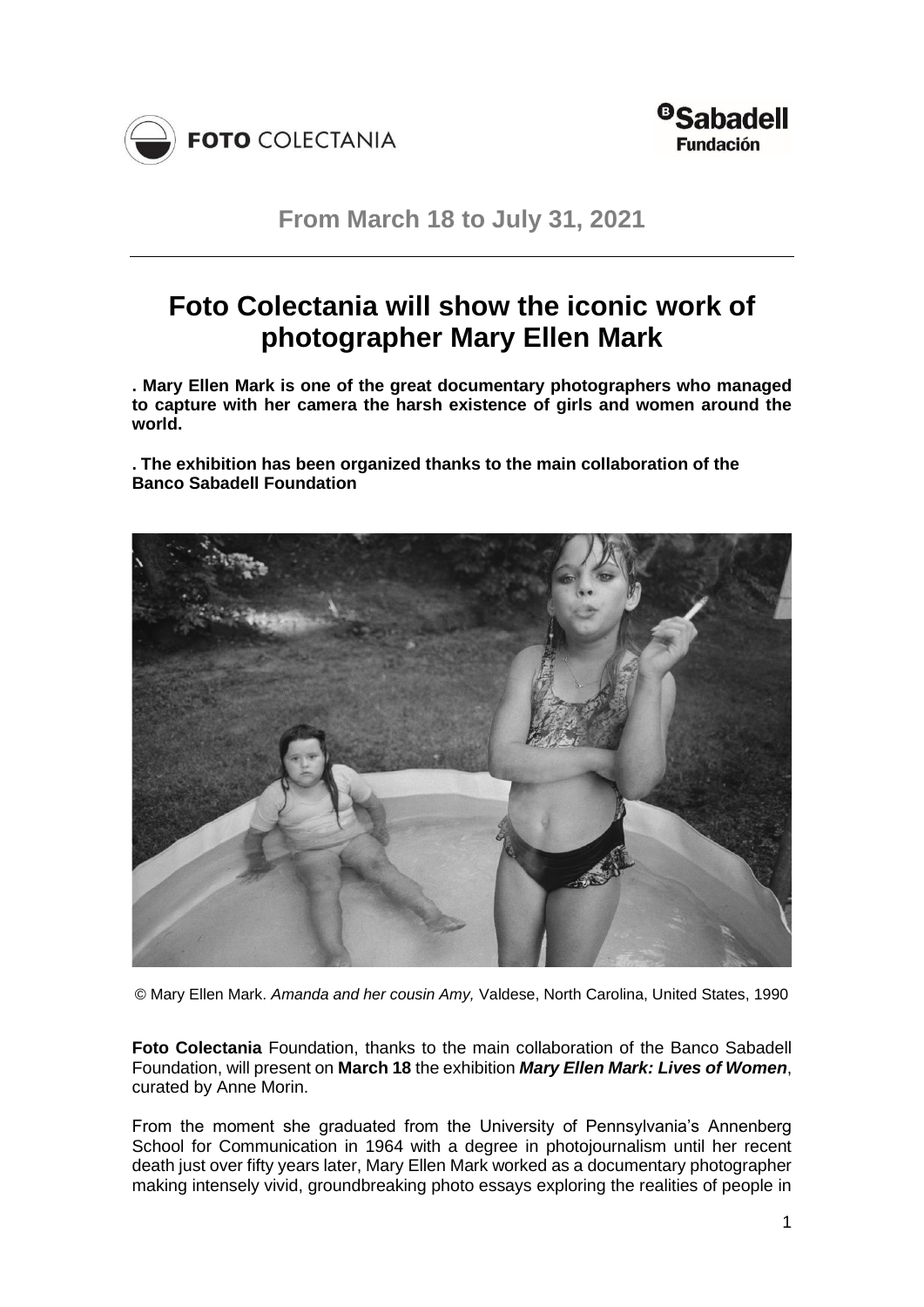a variety of complex, often difficult situations. A large majority of these people were women.

Mark's work predates today's focus on the abuse and suffering of women highlighted by the #MeToo movement and others, with numerous projects extensively exploring the lives of women in difficult, painful, at times nearly impossible situations. A passionate witness, her life's work was to use photography and film to delve deeply into the lives of others as a way of embracing their humanity and sharing it with a larger audience, providing her subjects with a significant, often powerful voice.

In the 1970s Mark made a series of intimate black-and-white photographs of female patients in distress on *Ward 81*, the only locked ward for women in the Oregon State Hospital, publishing a book of the same name. In 1981 she published another volume, *Falkland Road: Prostitutes of Bombay*, a pioneering work in color on the lives of sex workers in Mumbai's low-rent red light district. A few years later her work on Mother Teresa's Mission of Charity in Calcutta came out as a book, illuminating the strength and commitment of this icon of generosity.



© Mary Ellen Mark. *Tiny in her Halloween costume* Seattle, Washington, 1983

Her work on Erin Blackwell, aka "Tiny," a young runaway girl whom she met in 1983, and on Tiny's community of friends living on the street, became the subject of an Academy Award-nominated film, *Streetwise*, as well as a second film, Tiny, and two books, tracing over three decades this young woman's battle with poverty and drug addiction, as well as her role as mother to ten of her own children.

Mark also photographed teenagers at their high school graduation proms, which also became a book and a film, *Prom*. For another project she photographed twins in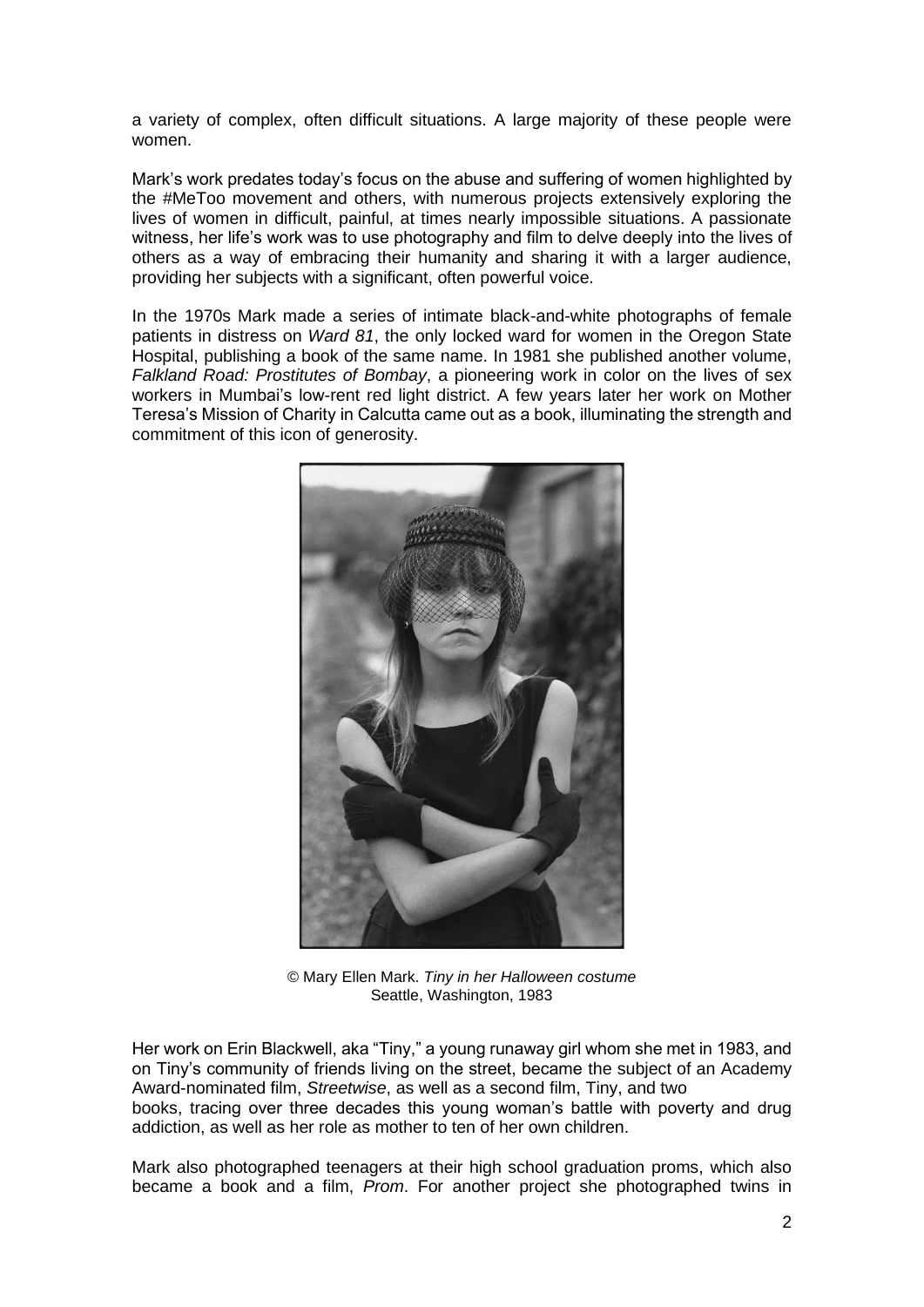Twinsburg Ohio, producing a book and film, *Twins*. Then she made photographs and another film on the members of a circus in India, *Circus of Dreams*. She also made an iconic and haunting image of a young Turkish girl who survived a massive earthquake in her country, as well as photographing a homeless family living in a car in California for *Life* magazine, raising enormous amounts of money from readers. And she made portraits of many very successful women, celebrities in their own right, among them Maya Angelou, Candice Bergen, Lillian Gish, Etta James, and Twinka.

Her work was published in prestigious international media such as *Life, New York Times, Vanity Fair, New Yorker* and *Rolling Stone* and in her 18 books.

Finally, the exhibition in Barcelona will present some of the films that Mary Ellen Mark developed with her husband, the filmmaker Martin Bell. *Twins*, shot by Bell in 2002 can be seen at Foto Colectania. In April the **Filmoteca de Catalunya will present the films** *Streetwise* (1983), that tell the stories of those society had left behind: homeless and runaway teenagers living on the city's margins. And *Tiny: The Life of Erin Blackwell* (2015), in which director Martin Bell and photographer Mary Ellen Mark, followed for more than three decades Erin Blackwell, also known as Tiny.



Mary Ellen Mark with her Leica in Central Park, Nueva York, ca. 1970. Unknown photographer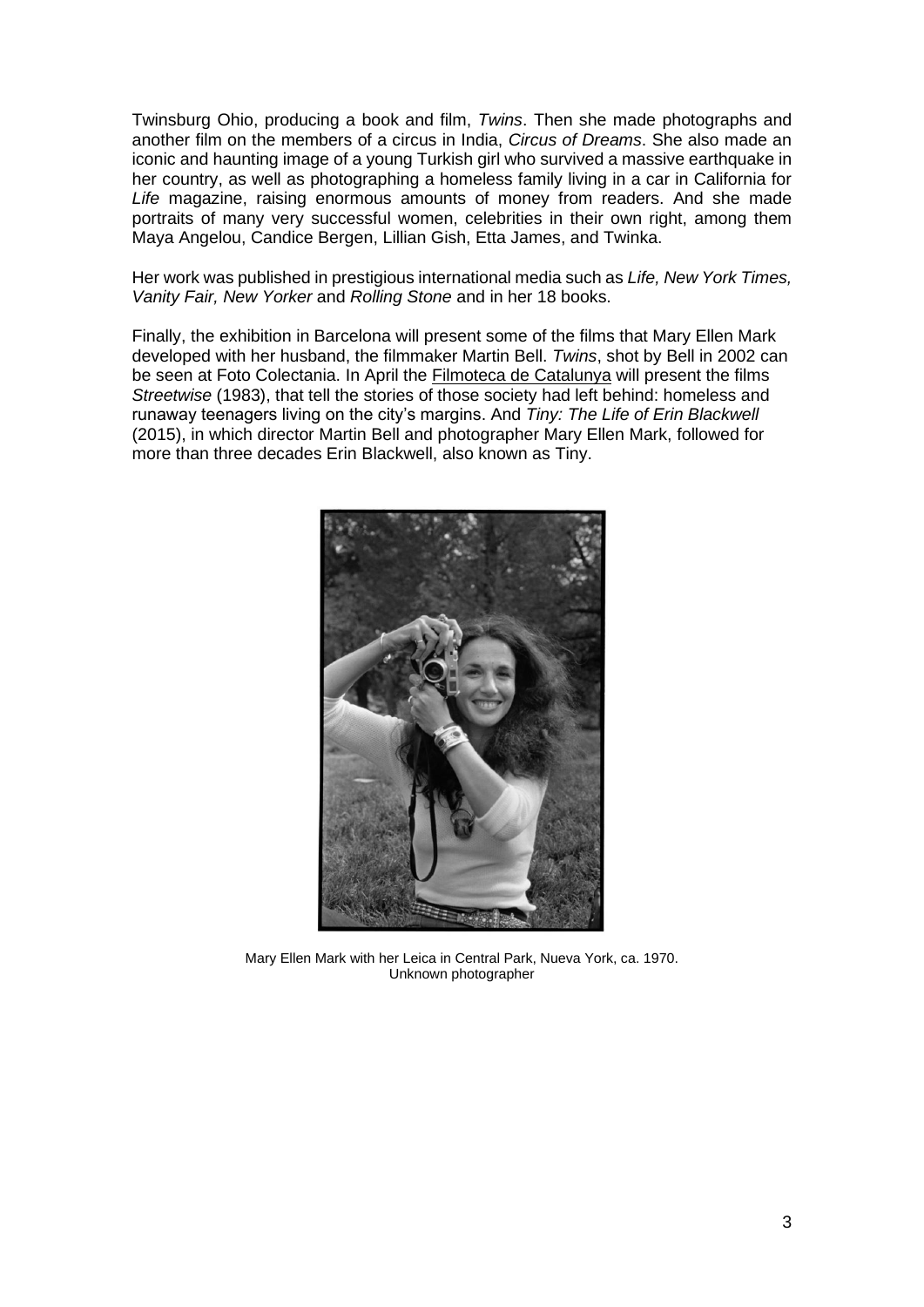# **PRESS IMAGES**

# Press images available in: <https://bit.ly/3rjmmP1>



**MARY ELLEN MARK** *Amanda and her cousin Amy.* 

Valdese, North Carolina, USA, 1990 © Mary Ellen Mark



**MARY ELLEN MARK** *Tiny in her Halloween costume.*  Seattle, Washington, USA, 1983 © Mary Ellen Mark



**MARY ELLEN MARK**

*The Damm Family in their car.*  Los Angeles, California, USA, 1987 © Mary Ellen Mark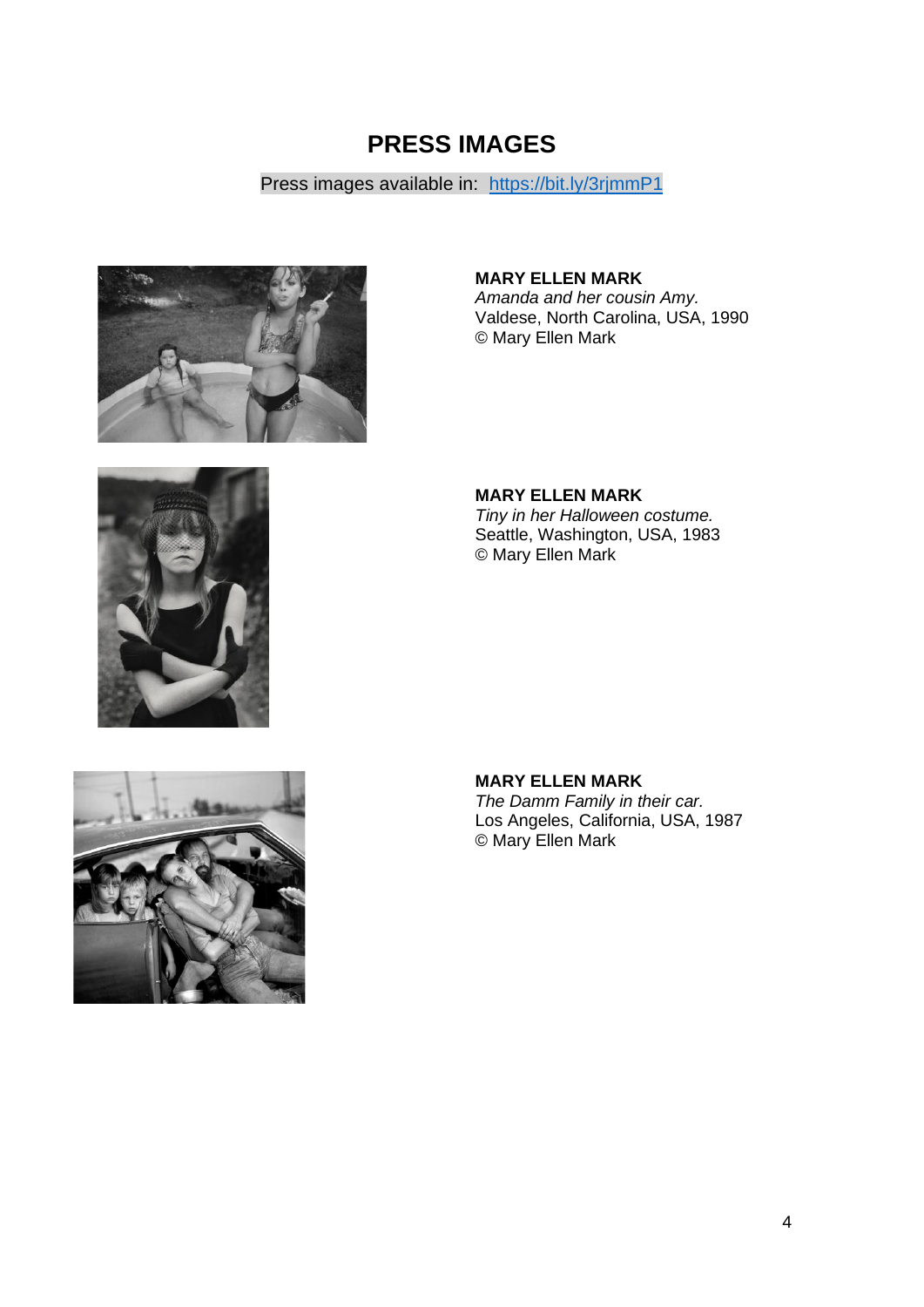



*Child circus acrobat in her trailer.*  Oaxaca, Mexico, 2008 © Mary Ellen Mark

#### **MARY ELLEN MARK**

*Vera Antinoro, Rhoda Camporato, and Murray Goldman, Luigi's Italian American Club. Miami, Florida, USA, 1993*  © Mary Ellen Mark



**MARY ELLEN MARK** *Hippopotamus and Performer, Great Rayman Circus.*  Madras, India 1989 © Mary Ellen Mark

#### **MARY ELLEN MARK**

*Girl Jumping over a Wall.*  Central Park, Manhattan, New York, USA, 1967 © Mary Ellen Mark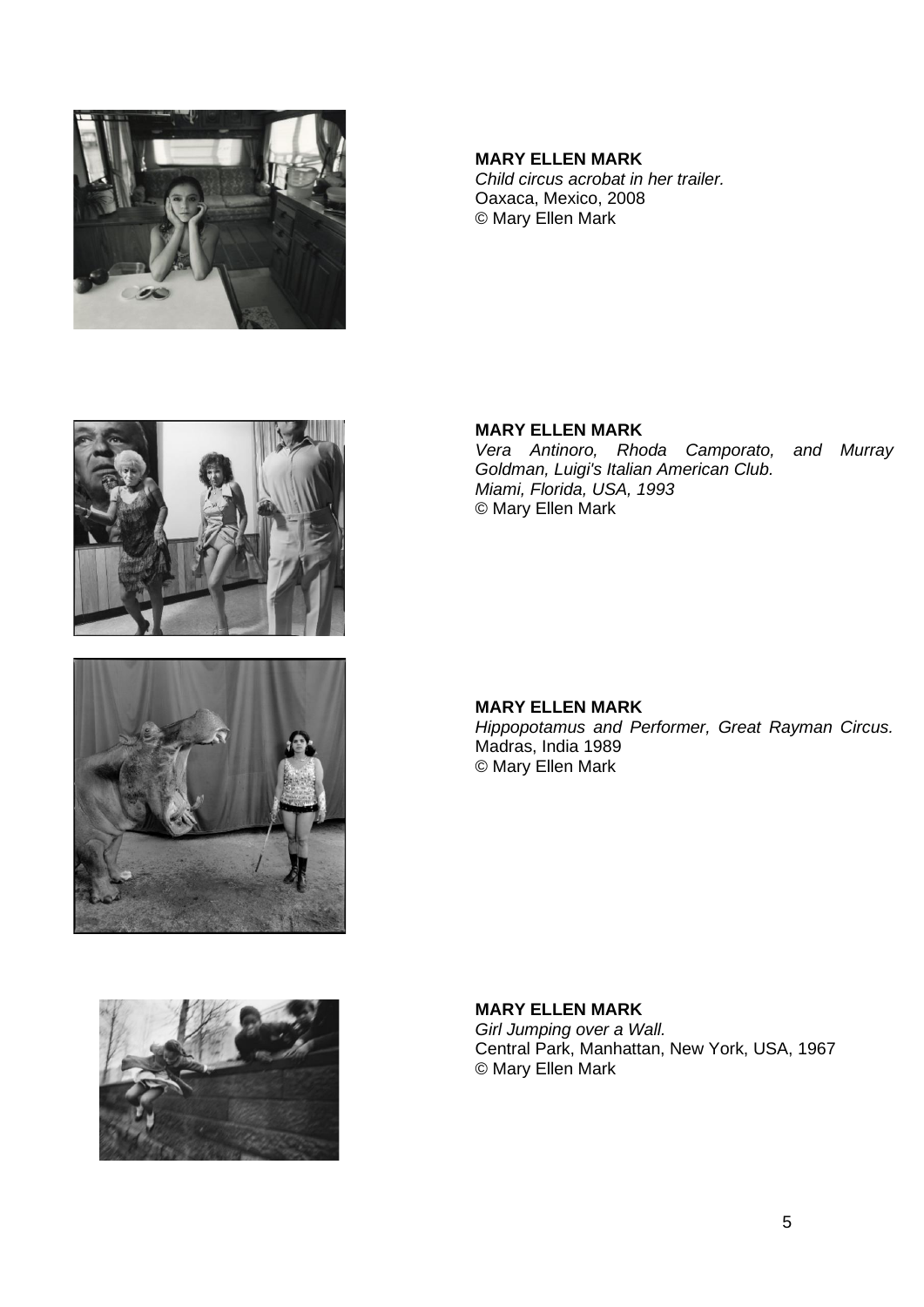

## **MARY ELLEN MARK**

*Gypsy Camp.*  Barcelona, Spain, 1987 © Mary Ellen Mark



**MARY ELLEN MARK** *Husband and Wife. Harlan County, Kentucky, USA, 1971*  © Mary Ellen Mark



## **MARY ELLEN MARK**

*Laurie in the bathtub, Ward 81, Oregon State Hospital. Salem, Oregon, USA, 1976*  © Mary Ellen Mark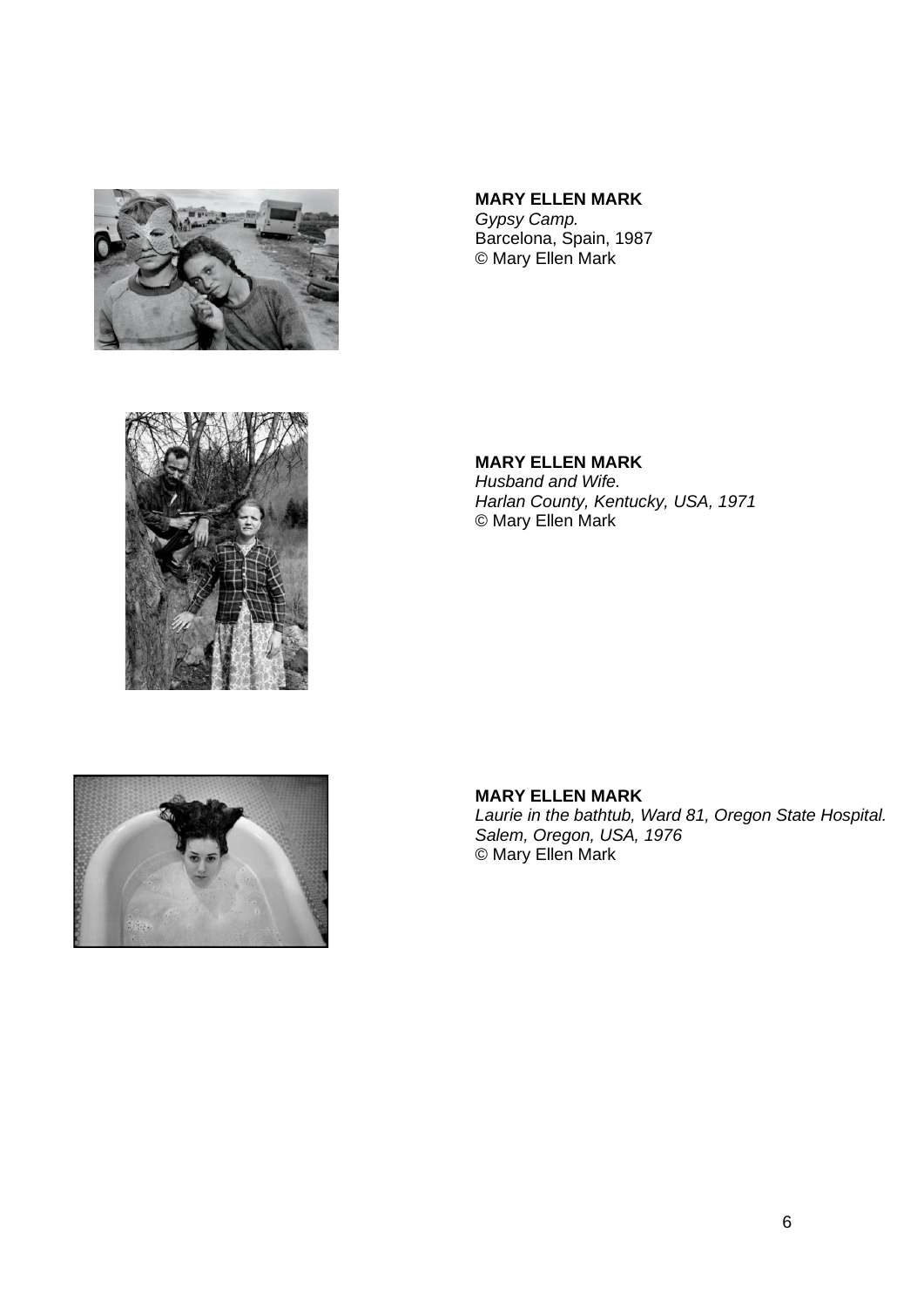#### **PRACTICAL INFORMATION**

### *Mary Ellen Mark: Lives of Women*

From March 18 to July 31, 2021

#### **Fundació Foto Colectania**

Passeig Picasso 14 08003 Barcelona [www.fotocolectania.org](http://www.fotocolectania.org/)

#### **Opening hours:**

Wednesday to Friday from 4pm to 8pm Saturday from 11am to 3pm and from 4pm to 8pm Sunday from 11am to 3pm Bank Holidays closed

General admission: € 4 Reduced ticket: € 3 Free entry: 1st Sunday of the month

#### **Exhibition produced by:**



#### **Foto Colectania has the support of:**

COLABORADOR PRINCIPAL

COLABORADOR DE ACTIVIDADES





PATROCINADORES DE FOTO COLECTANIA





CON LA COLABORACIÓN DE



**LAVANGUARDIA** 

**NESPRESSO.** 

#### **For more information:**

Patricia Fernández-Deu / [patricia@mahala.es](mailto:patricia@mahala.es) / + 34 659 46 75 45 Marta del Riego / [mdelriego@mahala.es](mailto:mdelriego@mahala.es) / + 34 654 62 70 45 [www.mahala.es](http://www.mahala.es/)

MAHAI A

Comunicación<br>y Relaciones Públicas